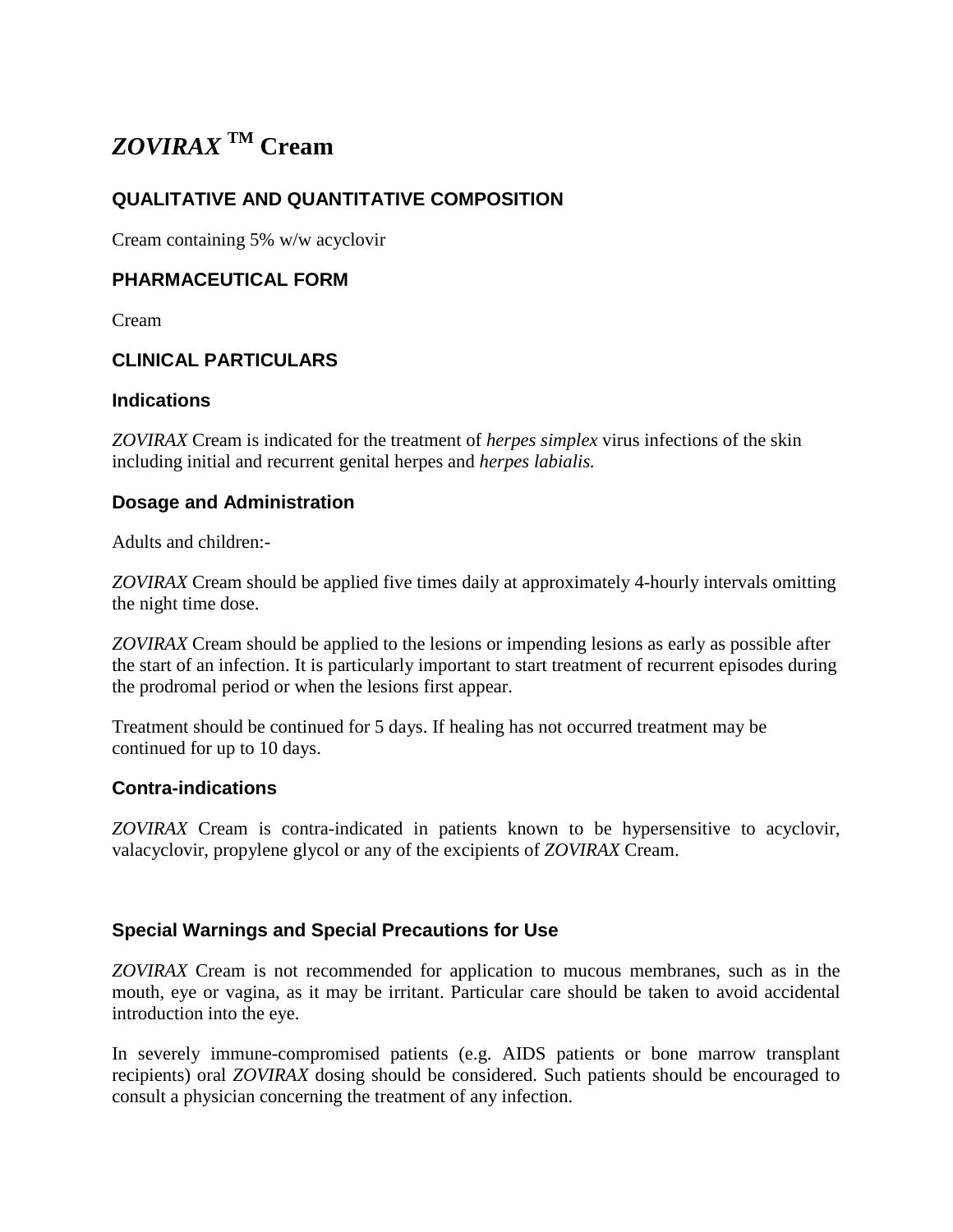# **Drug Interactions**

No clinically significant interactions have been identified.

# **Use in Pregnancy and Lactation**

A post-marketing acyclovir pregnancy registry has documented pregnancy outcomes in women exposed to any formulation of *ZOVIRAX*. The registry findings have not shown an increase in the number of birth defects amongst *ZOVIRAX* exposed subjects compared with the general population, and any birth defects showed no uniqueness or consistent pattern to suggest a common cause.

The use of *ZOVIRAX* Cream should be considered only when the potential benefits outweigh the possibility of unknown risks.

Systemic administration of acyclovir in internationally accepted standard tests did not produce embryotoxic or teratogenic effects in rabbits, rats or mice.

In a non-standard test in rats, foetal abnormalities were observed but only following such high subcutaneous doses that maternal toxicity was produced. The clinical relevance of these findings is uncertain.

Limited human data show that the drug does pass into breast milk following systemic administration.

# **Effects on Ability to Drive and Use Machines**

No data.

# **Adverse Reactions**

The following convention has been used for the classification of undesirable effects in terms of frequency:- Very common  $\geq 1/10$ , common  $\geq 1/100$  and  $\leq 1/10$ , uncommon  $\geq 1/1000$  and  $\leq 1/100$ , rare  $\geq$ 1/10,000 and <1/1000, very rare <1/10,000.

Skin and subcutaneous tissue disorders:-

Uncommon

- Transient burning or stinging following application of *ZOVIRAX* Cream
- Mild drying or flaking of the skin
- Itching

Rare

• Erythema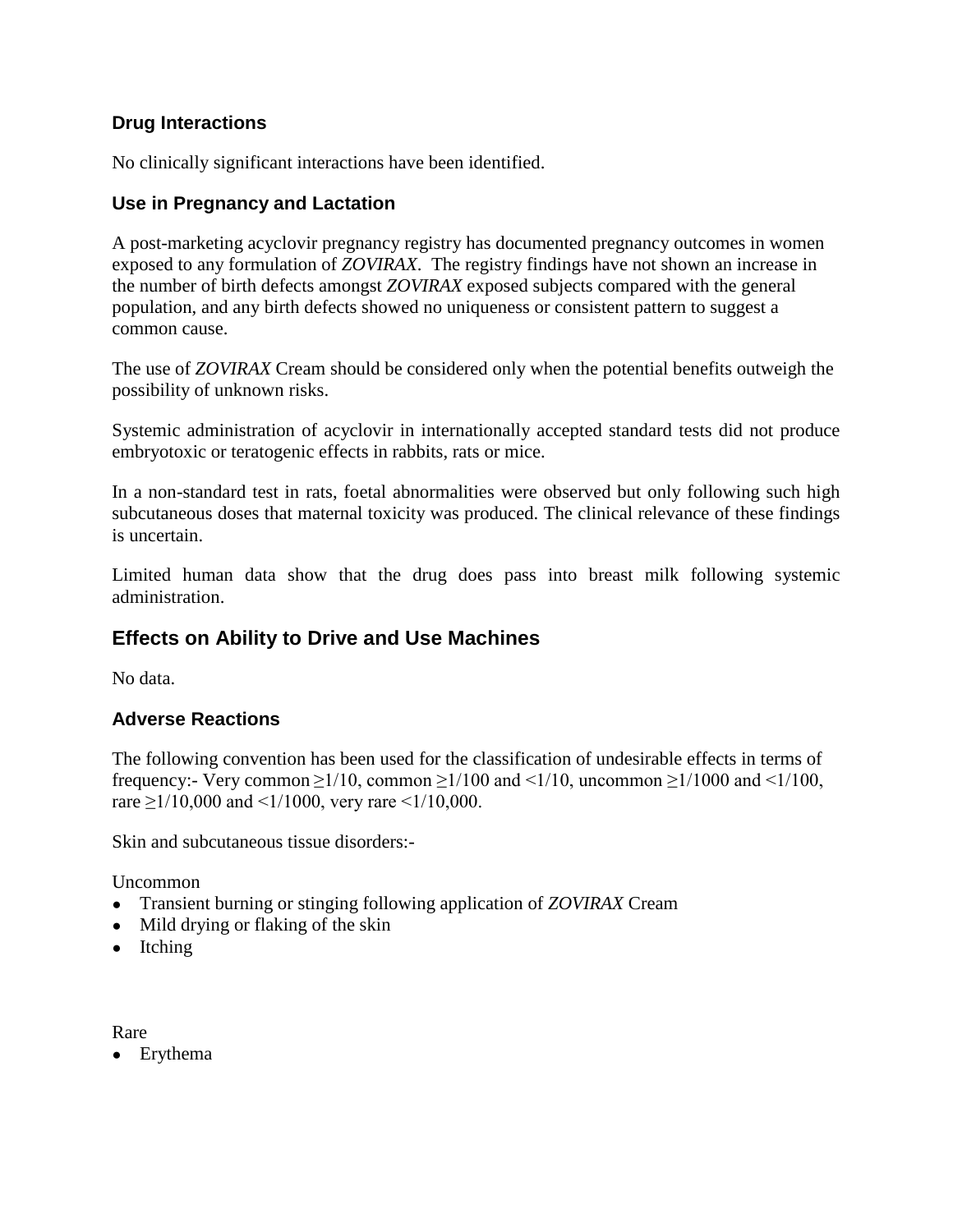• Contact dermatitis following application. Where sensitivity tests have been conducted, the reactive substances have most often been shown to be components of the cream rather than acyclovir.

Immune system disorders:-

Very rare

• Immediate hypersensitivity reactions including angioedema

# **Overdose**

No untoward effects would be expected if the entire contents of a 10 gram tube of Zovirax Cream containing 500 mg of acyclovir were ingested orally. Doses of 800 mg five times a day (4 g/day) have been administered for 7 days without adverse effects.

Single intravenous doses of up to 80 mg/kg bodyweight have been inadvertently administered without adverse effects.

Acyclovir is dialysable.

# **Pharmacodynamic Properties**

Acyclovir is an antiviral agent which is highly active *in vitro* against *herpes simplex* virus (HSV) types I and II and *varicella zoster* virus. Toxicity to mammalian host cells is low.

Acyclovir is phosphorylated after entry into herpes infected cells to the active compound acyclovir triphosphate. The first step in this process is dependent on the presence of the viralcoded thymidine kinase.

Acyclovir triphosphate acts as an inhibitor of and substrate for the herpes specified DNA polymerase preventing further viral DNA synthesis without affecting normal cellular processes.

# **Pharmacokinetic Properties**

Pharmacology studies have shown only minimal systemic absorption of acyclovir following repeated topical administration of *ZOVIRAX* Cream.

# **Clinical Studies**

There is no experience on the effect of *ZOVIRAX* Cream on human female fertility. In patients with normal sperm count, chronically administered oral acyclovir has been shown to have no clinically significant effect on sperm count, motility or morphology.

# **Preclinical Safety Data**

The results of a wide range of mutagenicity tests in vitro and in vivo indicate that acyclovir does not pose a genetic risk to man.